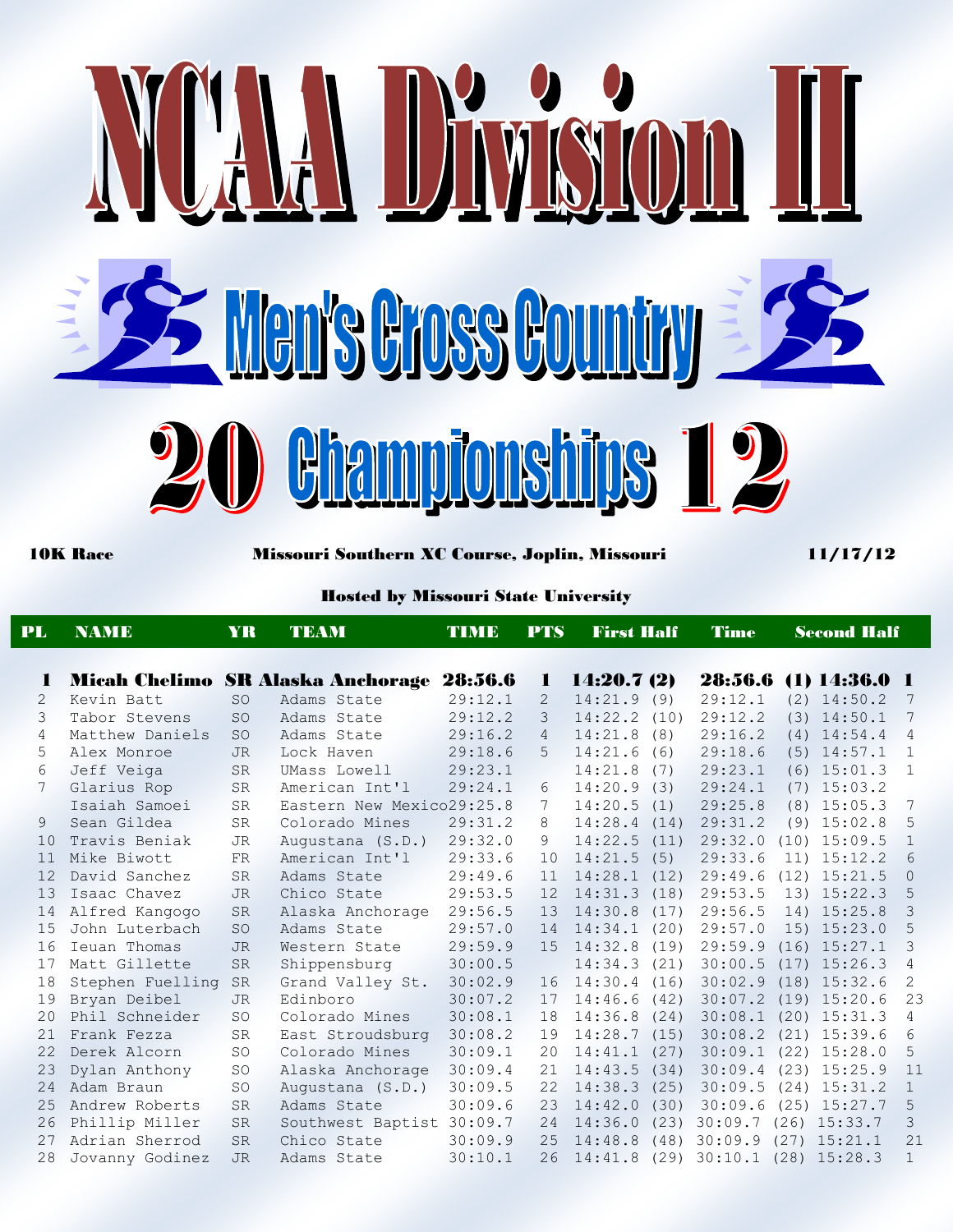| 29 | Andrew Epperson        | JR        | Colorado Mines            | 30:10.4 | 27 |                        | $14:40.8$ (26) 30:10.4 (29) 15:29.6   |                                      | 3               |
|----|------------------------|-----------|---------------------------|---------|----|------------------------|---------------------------------------|--------------------------------------|-----------------|
| 30 | Andrew Coelho          | <b>SR</b> | Adelphi                   | 30:10.5 |    |                        | 14:47.2 (45) 30:10.5 (30) 15:23.4     |                                      | 15              |
| 31 | Joshua Mirth           | SO        | Hillsdale                 | 30:10.7 |    |                        | 14:45.5 (38) 30:10.7 (31) 15:25.2     |                                      | $7\phantom{.0}$ |
| 32 | Pardon Ndhlovu         | <b>SR</b> | UNC-Pembroke              |         |    | 14:21.3                |                                       |                                      | 28              |
|    |                        |           |                           | 30:14.2 |    |                        | $(4)$ 30:14.2 $(32)$ 15:53.0          |                                      |                 |
| 33 | Jake Isaacson          | SR        | Grand Valley St.          | 30:15.2 |    |                        | 28 14:46.9 (43) 30:15.2 (33) 15:28.4  |                                      | 10              |
| 34 | Evan Lewandowski       | JR        | Wis.-Parkside             | 30:18.9 |    |                        | 14:51.7 (56) 30:18.9 (34) 15:27.3     |                                      | 22              |
| 35 | Stewart Jones          | SR        | Wheeling Jesuit           | 30:19.6 |    |                        | 14:49.2 (49) 30:19.6                  | $(35)$ 15:30.4                       | 14              |
| 36 | Frank Socha            | JR        | Colorado Mines            | 30:20.2 | 29 |                        | 14:41.5(28)30:20.2                    | $(36)$ 15:38.8                       | 8               |
| 37 | Dak Riek               | <b>JR</b> | Western Washington30:20.9 |         | 30 | $14:49.3$ (50) 30:20.9 |                                       | $(37)$ 15:31.6                       | 13              |
| 38 | Austin Huff            | <b>SR</b> | Humboldt State            | 30:23.1 | 31 |                        | 14:47.5 (46) 30:23.1 (38) 15:35.6     |                                      | 8               |
| 39 | Colton Johnson         | <b>SR</b> | Ashland                   | 30:23.3 | 32 |                        | 14:59.9 (72) 30:23.3 (39) 15:23.4     |                                      | 33              |
| 40 | Ian Butler             | SO        | Western State             | 30:24.9 | 33 |                        | 14:43.1 (32) 30:24.9 (40) 15:41.9     |                                      | 8               |
|    |                        |           |                           |         |    |                        |                                       |                                      |                 |
| 41 | Matt Brooker           | <b>JR</b> | Cedarville                | 30:25.9 | 34 | 14:28.2 (13) 30:25.9   |                                       | $(41)$ 15:57.8                       | 28              |
| 42 | Vegard Olstad          | FR        | Western State             | 30:29.6 | 35 | 14:45.5 (37) 30:29.6   |                                       | $(42)$ 15:44.2                       | 5               |
| 43 | Spencer Frantom        | JR.       | King                      | 30:31.3 | 36 |                        | 14:53.5 (58) 30:31.3 (43) 15:37.8     |                                      | 15              |
| 44 | Eric Schott            | SO        | Missouri Southern 30:33.3 |         | 37 |                        | 14:47.1 (44) 30:33.3 (44) 15:46.2     |                                      | 0               |
| 45 | Bruk Assefa            | JR        | San Francisco St. 30:36.6 |         | 38 | 14:59.5 (71) 30:36.6   |                                       | $(45)$ 15:37.1                       | 26              |
| 46 | Eric McDonald          | SR        | UMass Lowell              | 30:37.1 |    |                        | 14:48.1 (47) 30:37.1 (46) 15:49.1     |                                      | $\mathbf{1}$    |
| 47 | Andrew Webster         | SO        | Missouri Southern 30:38.6 |         | 39 |                        | 14:49.9 (53) 30:38.6 (47) 15:48.7     |                                      | 6               |
| 48 | Dylan Doss             | SO        | West Texas A&M            | 30:39.0 |    |                        | 14:56.1 (62) 30:39.0 (48) 15:43.0     |                                      | 14              |
|    | Adrian Todd            | SO.       | Missouri Southern 30:39.4 |         |    |                        | 14:49.5 (51) 30:39.4 (49) 15:50.0     |                                      | $\overline{c}$  |
| 49 |                        |           |                           |         | 40 |                        |                                       |                                      |                 |
| 50 | Alfonso Cisneros JR    |           | Chico State               | 30:41.1 | 41 |                        | 14:59.1 (70) 30:41.1 (50) 15:42.0     |                                      | 20              |
| 51 | Cody Smith             | SO.       | Southwest Baptist 30:43.5 |         | 42 | 14:54.4 (59) 30:43.5   |                                       | $(51)$ 15:49.1                       | 8               |
| 52 | Jake Sussman           | JR.       | Ashland                   | 30:45.2 | 43 | 15:03.8                | $(78)$ 30:45.2 $(52)$ 15:41.5         |                                      | 26              |
| 53 | Josh Moskalewski       | <b>JR</b> | Grand Valley St.          | 30:45.8 | 44 | $14:58.9$ (69) 30:45.8 |                                       | $(53)$ 15:47.0                       | 16              |
| 54 | Sharles Simon          | <b>SR</b> | Grand Canyon              | 30:46.1 |    |                        | $14:54.8$ (60) 30:46.1 (54) 15:51.3   |                                      | 6               |
| 55 | Brandon Cushman        | JR        | Ferris State              | 30:46.3 | 45 |                        | $15:16.9$ (104) 30:46.3 (55) 15:29.4  |                                      | 49              |
| 56 | Cory Keehn             | SO        | Fort Hays St.             | 30:49.0 |    |                        | 14:42.2 (31) 30:49.0 (56) 16:06.8     |                                      | 25              |
| 57 | Nick Kadlec            | <b>SO</b> | Metropolitan St.          | 30:49.4 |    |                        | 15:08.8 (89) 30:49.4 (57) 15:40.6     |                                      | 32              |
| 58 | Harald Karbo           | FR        | Augustana (S.D.)          | 30:49.6 | 46 |                        | 14:49.7 (52) 30:49.6 (58) 15:59.9     |                                      | 6               |
|    |                        |           |                           |         |    |                        |                                       |                                      |                 |
| 59 | Dustin Thomas          | JR        | Edinboro                  | 30:51.2 | 47 |                        | $15:06.1$ (82) 30:51.2 (59) 15:45.1   |                                      | 23              |
| 60 | Dayne Gradone          | JR        | Chico State               | 30:52.2 | 48 |                        | 15:04.7 (80) 30:52.2 (60) 15:47.6     |                                      | 20              |
| 61 | Emilio Trujillo        | SO        | UC-Colo. Spgs.            | 30:52.8 | 49 | 14:46.6 (41) 30:52.8   |                                       | $(61)$ 16:06.3                       | 20              |
| 62 | Isaac Potes            | <b>SO</b> | Ashland                   | 30:52.9 | 50 |                        | 15:04.1 (79) 30:52.9 (62) 15:48.8     |                                      | 17              |
| 63 | Michael Cernoia        | FR        | Western State             | 30:53.2 | 51 |                        | 14:43.3(33)30:53.2                    | $(63)$ 16:09.9                       | 30              |
| 64 | Nathan Hauge           | FR        | Augustana (S.D.)          | 30:53.6 | 52 | $14:57.3$ (63) 30:53.6 |                                       | $(64)$ 15:56.4                       | $\mathbf 1$     |
| 65 | Ryan Carrell           | JR        | Cal Poly Pomona           | 30:53.9 |    |                        | $14:58.0$ (65) 30:53.9                | $(65)$ 15:55.9                       | $\mathsf{O}$    |
| 66 | Shane McCallum         | SO        | Augustana (S.D.)          | 30:55.1 | 53 |                        | 14:55.4 (61) 30:55.1 (66) 15:59.7     |                                      | 5               |
| 67 | Kevin Rooke            | <b>SO</b> | Alaska Anchorage          | 30:55.3 | 54 |                        | 15:02.9 (76) 30:55.3 (67) 15:52.5     |                                      | 9               |
|    | 68 Paul Yak            | JR        |                           |         |    |                        |                                       |                                      | 32              |
|    |                        |           | Augustana (S.D.) 30:57.4  |         |    |                        |                                       | 55 14:45.1 (36) 30:57.4 (68) 16:12.4 |                 |
|    | 69 Matt Link           | <b>SO</b> | Edinboro                  | 30:57.5 |    |                        | 56 15:07.7 (85) 30:57.5 (69) 15:49.8  |                                      | 16              |
|    | 70 Johnny Sanchez      | SO        | Chico State               | 30:58.0 |    |                        | 57 15:01.5 (74) 30:58.0 (70) 15:56.5  |                                      | $4\overline{ }$ |
| 71 | Michael Jordan         | SR        | Southern Indiana 30:58.5  |         | 58 |                        | 14:35.5 (22) 30:58.5 (71) 16:23.0     |                                      | 49              |
|    | 72 Jacob Parisien      | SR        | Alaska Anchorage 30:58.9  |         |    |                        | 59 14:58.8 (68) 30:58.9 (72) 16:00.1  |                                      | $\overline{4}$  |
|    | 73 Garrett Wilson      | JR        | Western State             | 30:58.9 |    |                        | 60 14:51.3 (54) 30:58.9 (73) 16:07.7  |                                      | 19              |
|    | 74 Josiah Bragg        | SR        | Cedarville                | 30:59.6 |    |                        | 61 14:58.7 (67) 30:59.6 (74) 16:01.0  |                                      | $7\overline{ }$ |
|    | 75 Oliver Williams     | SR        | UC-Colo. Spgs.            | 31:01.1 |    |                        | 62 15:21.7 (121) 31:01.1 (75) 15:39.4 |                                      | 46              |
|    | 76 Moses Kirui         | SR        | Florida Tech              | 31:02.4 |    |                        | 63 14:51.4 (55) 31:02.4 (76) 16:11.0  |                                      | 21              |
|    | 77 Adam Bodnar         |           | Colorado Mines            | 31:03.1 |    |                        |                                       |                                      |                 |
|    |                        | SR        |                           |         |    |                        | 64 14:58.5 (66) 31:03.1 (77) 16:04.6  |                                      | 11              |
|    | 78 Joe Duff            | FR        | Grand Valley St. 31:03.2  |         |    |                        | 65 15:08.7 (88) 31:03.2 (78) 15:54.6  |                                      | 10              |
| 79 | Trenton Morris         | SO        | Southwest Baptist 31:03.8 |         |    |                        | 66 14:58.0 (64) 31:03.8 (79) 16:05.8  |                                      | 15              |
| 80 | Mike English           | SR        | UC-Colo. Spgs.            | 31:04.4 |    |                        | 67 15:11.3 (93) 31:04.4 (80) 15:53.2  |                                      | 13              |
| 81 | kaspers briska         | SO        | Eastern New Mexico31:05.6 |         | 68 |                        | 15:12.5 (95) 31:05.6 (81) 15:53.2     |                                      | 14              |
|    | 82 Brent Showerman     | JR        | Grand Valley St. 31:06.4  |         |    |                        | 69 15:07.3 (83) 31:06.4 (82) 15:59.2  |                                      | $\mathbf{1}$    |
|    | 83 Jaiden Brandt       | JR        | Augusta State             | 31:08.0 |    |                        | 15:00.9 (73) 31:08.0 (83) 16:07.1     |                                      | 10              |
|    | 84 Christian Gering SO |           | Fort Lewis                | 31:09.2 |    |                        | 70 15:23.0 (128) 31:09.2 (84) 15:46.2 |                                      | 44              |
|    | 85 Andrew Harper       | SO        | Ferris State              | 31:10.6 |    |                        | 71 15:19.7 (114) 31:10.6 (85) 15:50.9 |                                      | 29              |
|    | 86 Ben Tuttle          | SO        | Cedarville                | 31:15.5 |    |                        | 72 15:12.3 (94) 31:15.5 (86) 16:03.2  |                                      | 8 <sup>2</sup>  |
|    |                        |           |                           |         |    |                        |                                       |                                      |                 |
| 87 | Joshua Mellman         | JR        | Minnesota State           | 31:15.5 |    |                        | 73 15:22.6 (126) 31:15.5 (87) 15:53.0 |                                      | 39              |
| 88 | Tyler Stuber           | JR        | Central Missouri 31:17.2  |         |    |                        | 15:07.4 (84) 31:17.2 (88) 16:09.8     |                                      | 4               |
| 89 | Tyler Crossman         | SR        | Ferris State              | 31:19.0 |    |                        | 74 15:17.6 (106) 31:19.0 (89) 16:01.4 |                                      | 17              |
| 90 | Nathan Zondlo          | SR        | Lock Haven                | 31:21.2 |    |                        | 75 15:12.9 (96) 31:21.2 (90) 16:08.4  |                                      | 6               |
|    | 91 TJ Gleason          | SO        | Augustana (S.D.) 31:21.7  |         |    |                        | 76 14:53.2 (57) 31:21.7 (91) 16:28.6  |                                      | 34              |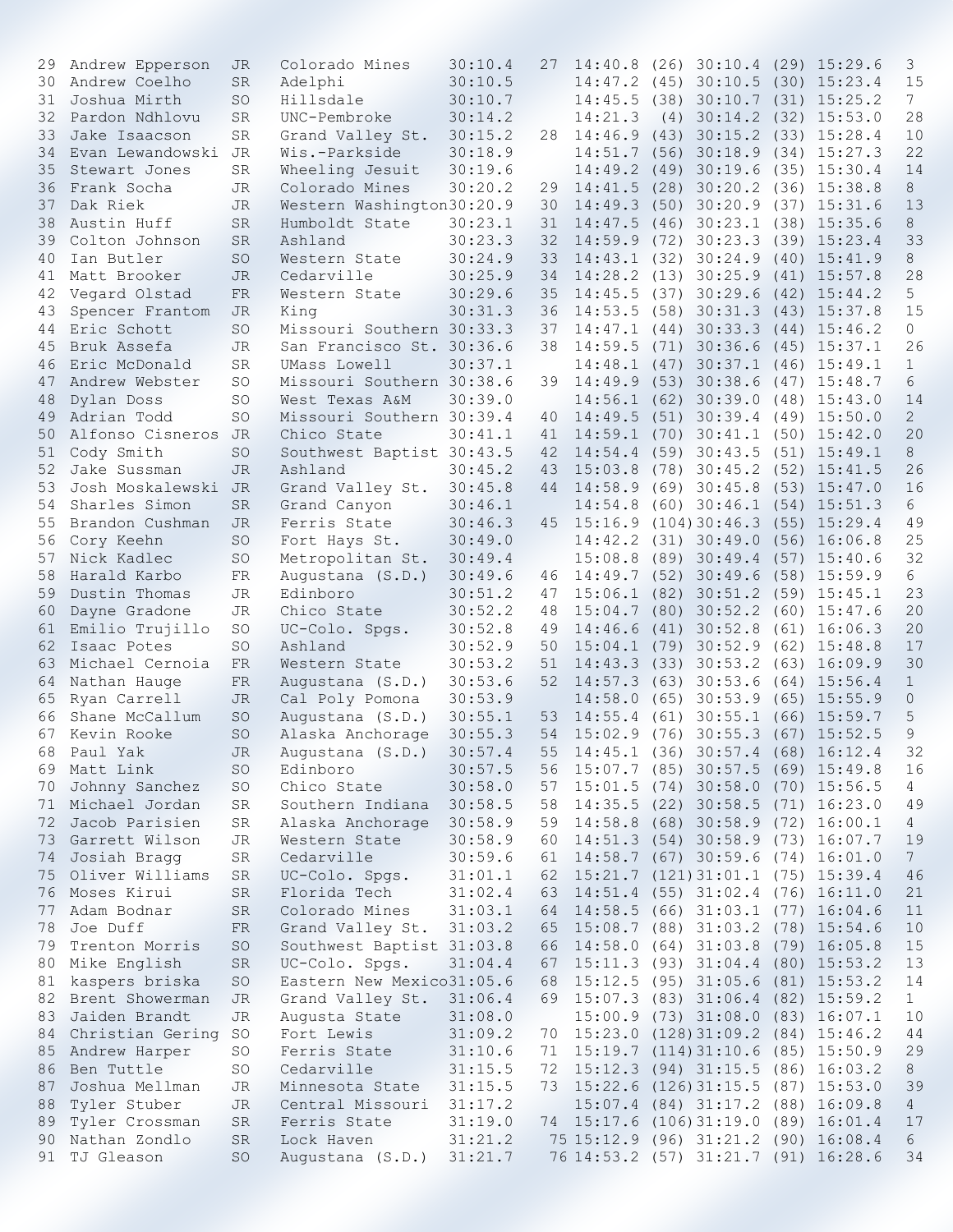| 92 | Ryan Derrick                           | JR          | UC-Colo. Spgs.                                         | 31:25.3 |                 | 77 15:17.3 (105) 31:25.3 (92) 16:08.1      |                                    | 13                      |
|----|----------------------------------------|-------------|--------------------------------------------------------|---------|-----------------|--------------------------------------------|------------------------------------|-------------------------|
|    | 93 Dylan Lafond                        | FR.         | Mount Olive                                            | 31:25.4 |                 | 78 15:09.5 (91) 31:25.4 (93) 16:16.0       |                                    | 2                       |
| 94 | Devin Allbaugh                         | JR          | Minnesota State                                        | 31:25.7 |                 | 79 15:23.7 (131) 31:25.7 (94) 16:02.0      |                                    | 37                      |
| 95 | Brian Baum                             | SO          | Ashland                                                | 31:27.5 |                 | 80 14:45.9 (40) 31:27.5 (95) 16:41.6       |                                    | 55                      |
| 96 | Alan Peterson                          | SO          | Grand Valley St.                                       | 31:27.5 |                 | 81 14:45.6 (39) 31:27.5                    | $(96)$ 16:42.0                     | 57                      |
| 97 | John Drago                             | SR          | Bentley                                                | 31:27.7 | 82 15:25.8      | (139)31:27.7                               | (97) 16:02.0                       | 42                      |
|    |                                        |             |                                                        |         |                 |                                            |                                    |                         |
| 98 | Joe Ostini                             | <b>JR</b>   | Humboldt State                                         | 31:29.9 |                 | 83 15:29.6 (155) 31:29.9                   | $(98)$ 16:00.3                     | 57                      |
|    | 99 Alex Bladecki                       | JR.         | Ferris State                                           | 31:30.3 |                 | 84 15:18.2 (108) 31:30.3                   | $(99)$ 16:12.1                     | 9                       |
|    | 100 Billy Brockmueller SO              |             | Sioux Falls                                            | 31:30.4 |                 | $15:09.0$ (90) $31:30.4$                   | $(100)$ 16:21.4                    | 10                      |
|    | 101 Luke Dakin                         | JR          | UC-Colo. Spgs.                                         | 31:30.5 | 85 15:18.8      | (109)31:30.5                               | $(101)$ 16:11.7                    | 8                       |
|    | 102 Aaron Thomas                       | JR.         | Chico State                                            | 31:30.6 |                 | 86 15:19.0 (111) 31:30.6                   | $(102)$ 16:11.6                    | 9                       |
|    | 103 kevin roa                          | JR.         | Eastern New Mexico31:31.6                              |         |                 | 87 15:02.5 (75) 31:31.6                    | $(103)$ 16:29.2                    | 28                      |
|    |                                        |             |                                                        |         |                 |                                            |                                    |                         |
|    | 104 Jason Phillips                     | JR.         | American Int'l                                         | 31:33.9 |                 | 88 15:19.4 (112) 31:33.9                   | $(104)$ 16:14.6                    | 8                       |
|    | 105 Jacob Benton                       | JR          | Missouri Southern 31:34.2                              |         |                 | 89 15:08.4 (87) 31:34.2                    | $(105)$ 16:25.8                    | 18                      |
|    | 106 Andrew Mclain                      | JR.         | Lewis                                                  | 31:35.5 |                 | 15:08.1 (86) 31:35.5                       | $(106)$ 16:27.4                    | 20                      |
|    | 107 Jacob Dirkman                      | FR          | Columbus St.                                           | 31:35.8 |                 | 90 15:25.5 (138) 31:35.8                   | $(107)$ 16:10.3                    | 31                      |
|    | 108 Silas Rugut                        | SO          | Columbus St.                                           | 31:36.1 | 91 15:25.1      | (136)31:36.1                               | $(108)$ 16:11.0                    | 28                      |
|    | 109 Akiharu Kitagawa FR                |             | Mount Olive                                            | 31:37.0 | 92 15:30.6      | $(157)$ 31:37.0                            | $(109)$ 16:06.5 48                 |                         |
|    |                                        |             |                                                        |         |                 |                                            |                                    |                         |
|    | 110 Brian Trejo                        | SR          | San Francisco St. 31:37.1                              |         | 93 15:29.4      | $(153)$ 31:37.1                            | $(110)$ 16:07.7 43                 |                         |
|    | 111 Jordan Noe                         | SO          | King                                                   | 31:37.5 |                 | 94 15:05.8 (81) 31:37.5 (111) 16:31.7      |                                    | 30                      |
|    | 112 Tyler Pence                        | SO          | Southern Indiana                                       | 31:37.9 |                 | 95 15:15.4 (102) 31:37.9 (112) 16:22.6     |                                    | 10                      |
|    | 113 Ryan Chute                         | SR.         | Ferris State                                           | 31:38.1 |                 | 96 15:20.4 (116) 31:38.1 (113) 16:17.8     |                                    | $\overline{\mathbf{3}}$ |
|    | 114 Benjamin Stern                     | JR          | Humboldt State                                         | 31:38.6 | 97 15:25.8      | (140)31:38.6                               | $(114)$ 16:12.9 26                 |                         |
|    |                                        |             |                                                        | 31:39.1 |                 |                                            |                                    |                         |
|    | 115 Teddy Farley                       | SR          | Bentley                                                |         |                 | 98 15:13.2 (98) 31:39.1 (115) 16:26.0 17   |                                    |                         |
|    | 116 Dominic Patrick                    | FR          | Edinboro                                               | 31:39.5 |                 | 99 15:29.2 (152) 31:39.5                   | $(116)$ 16:10.3 36                 |                         |
|    | 117 Jim Romano                         | <b>SR</b>   | East Stroudsburg                                       | 31:40.9 | $100$ $15:22.1$ | (123)31:40.9                               | $(117)$ 16:18.9 6                  |                         |
|    | 118 Adam Sinda                         | <b>SO</b>   | Western State                                          | 31:41.3 | 101 14:44.7     | $(35)$ $31:41.3$                           | $(118)$ 16:56.7 83                 |                         |
|    | 119 Trent Nolan                        | <b>SO</b>   | Southern Indiana                                       | 31:41.5 | 102 15:24.6     | (134)31:41.5                               | (119) 16:17.0                      | 15                      |
|    |                                        |             | 120 Dawson Vorderbruegge SR Cal St. Stanislaus 31:42.0 |         |                 | $15:24.1$ $(133)31:42.0$                   | $(120)$ 16:17.9 13                 |                         |
|    | 121 Ryan Jackson                       | FR          | Missouri Southern 31:43.0                              |         |                 | 103 15:21.5 (119) 31:43.0                  | $(121)$ 16:21.5 2                  |                         |
|    |                                        |             |                                                        |         |                 |                                            |                                    |                         |
|    | 122 Garrett Sapakoff FR                |             | Fort Lewis                                             | 31:43.4 | 104 15:27.8     | (145)31:43.4                               | $(122)$ 16:15.7 23                 |                         |
|    | 123 Josiah Swanson                     | SO          | Minnesota State                                        | 31:44.0 | $105$ $15:15.0$ | (101)31:44.0                               | $(123)$ $16:29.1$ 22               |                         |
|    | 124 Tim McConnell                      | SO.         | Edinboro                                               | 31:44.6 | 106 15:26.9     | (142)31:44.6                               | $(124)$ 16:17.8 18                 |                         |
|    | 125 Peter Gatundu                      | <b>JR</b>   | American Int'l                                         | 31:44.8 | 107 15:19.0     | (110)31:44.8                               | $(125)$ $16:25.8$ 15               |                         |
|    | 126 Tyler Cannon                       | SR.         | Western Washington31:46.8                              |         | 108 15:22.5     | (124)31:46.8                               | $(126)$ 16:24.3 2                  |                         |
|    | 127 Isaac Kangogo                      | <b>SO</b>   | Alaska Anchorage                                       | 31:47.0 | 109 15:03.4     | $(77)$ 31:47.0                             | $(127)$ 16:43.6 50                 |                         |
|    |                                        |             |                                                        |         | 110 15:14.7     |                                            |                                    |                         |
|    | 128 Tyler Schickel                     | FR          | Southern Indiana                                       | 31:47.4 |                 | $(100)$ 31:47.4                            | $(128)$ 16:32.7 28                 |                         |
|    | 129 Clay Watson                        | SO          | Cedarville                                             | 31:47.8 | 111 15:39.4     | (182)31:47.8                               | (129)<br>16:08.5                   | 53                      |
|    | 130 Neil Klinger                       | <b>JR</b>   | Cedarville                                             | 31:48.4 |                 | $112$ $15:19.5$ $(113)$ $31:48.4$ $(130)$  | 16:29.0 17                         |                         |
|    | 131 Bryan Wilcox                       | $\mbox{SO}$ | Stonehill                                              | 31:48.7 |                 | 113 15:10.6 (92) 31:48.7 (131) 16:38.1 39  |                                    |                         |
|    | 132 Will Cox                           | JR          | Southern Indiana 31:48.9                               |         |                 | 114 15:16.0 (103) 31:48.9 (132) 16:33.0 29 |                                    |                         |
|    | 133 Logan Kempney                      | FR          | Edinboro                                               | 31:50.3 |                 | 115 15:23.6 (130) 31:50.3 (133) 16:26.7 3  |                                    |                         |
|    |                                        |             |                                                        |         |                 |                                            |                                    |                         |
|    | 134 Jantzen Oshier                     | FR          | Humboldt State                                         | 31:51.6 |                 | 116 15:30.8 (158) 31:51.6 (134) 16:20.9 24 |                                    |                         |
|    | 135 Derek Lee                          | JR          | Southwest Baptist 31:52.5                              |         | 117 15:20.0     |                                            | $(115)$ 31:52.5 $(135)$ 16:32.5 20 |                         |
|    | 136 Jacob Bastyr                       | SR          | Minnesota State                                        | 31:52.7 |                 | 118 15:33.7 (167) 31:52.7 (136) 16:19.0 31 |                                    |                         |
|    | 137 Shawn Lake                         | JR          | Lock Haven                                             | 31:54.2 |                 | 119 15:23.3 (129) 31:54.2 (137) 16:30.9 8  |                                    |                         |
|    | 138 Alex Griggs                        | FR          | Mars Hill                                              | 31:54.7 |                 | 15:22.5 (125) 31:54.7 (138) 16:32.2 13     |                                    |                         |
|    | 139 Gary Haglund                       | SR          | Ashland                                                | 31:55.1 |                 | 120 15:21.0 (118) 31:55.1 (139) 16:34.2 21 |                                    |                         |
|    | 140 Brent Ritschel                     | SO          | Humboldt State                                         | 31:55.4 |                 | 121 15:31.7 (160) 31:55.4 (140) 16:23.8 20 |                                    |                         |
|    |                                        |             |                                                        |         |                 |                                            |                                    |                         |
|    | 141 Heath Lamb                         | JR          | Columbus St.                                           | 31:56.0 |                 | 122 15:39.8 (184) 31:56.0 (141) 16:16.3 43 |                                    |                         |
|    | 142 Jacob Ball                         | JR          | Minnesota State                                        | 31:56.6 |                 | 123 15:32.4 (164) 31:56.6 (142) 16:24.3 22 |                                    |                         |
|    | 143 Tanner Boyd                        | JR          | Western Washington31:57.1                              |         |                 | 124 15:32.9 (165) 31:57.1 (143) 16:24.2 22 |                                    |                         |
|    | 144 Tyler Deniston                     | SR          | San Francisco St. 31:59.1                              |         |                 | 125 15:47.0 (199) 31:59.1 (144) 16:12.2 55 |                                    |                         |
|    | 145 Ryan Gustafson                     | JR          | Cedarville                                             | 31:59.8 |                 | 126 15:21.8 (122) 31:59.8 (145) 16:38.0 23 |                                    |                         |
|    | 146 Jon Bogert                         | SR          | Seton Hill                                             | 32:00.4 |                 | 15:14.1 (99) 32:00.4 (146) 16:46.3 47      |                                    |                         |
|    |                                        |             |                                                        |         |                 |                                            |                                    |                         |
|    | 147 Russell Drummond SR                |             | Colorado Mines                                         | 32:02.5 |                 | 127 15:26.8 (141) 32:02.5 (147) 16:35.7 6  |                                    |                         |
|    | 148 Drew Cargill                       | FR          | Southwest Baptist 32:03.1                              |         |                 | 128 15:41.1 (187) 32:03.1 (148) 16:22.1 39 |                                    |                         |
|    | 149 Alan Cuevas                        | SO          | Chico State                                            | 32:03.8 |                 | 129 15:20.6 (117) 32:03.8 (149) 16:43.2 32 |                                    |                         |
|    | 150 Kevin Meagher                      | SR          | Nova Southeastern 32:04.1                              |         |                 | 130 15:35.6 (172) 32:04.1 (150) 16:28.5 22 |                                    |                         |
|    | 151 Chris Cacciapaglia SR Florida Tech |             |                                                        | 32:04.6 |                 | 131 15:21.5 (120) 32:04.6 (151) 16:43.1 31 |                                    |                         |
|    | 152 Kiprono Mutai                      | SR          | Fort Lewis                                             | 32:05.0 |                 | 132 15:22.8 (127) 32:05.0 (152) 16:42.2 25 |                                    |                         |
|    | 153 Jacob Walter                       | JR          | Cedarville                                             |         |                 | 133 15:43.1 (192) 32:05.2 (153) 16:22.1 39 |                                    |                         |
|    |                                        |             |                                                        | 32:05.2 |                 |                                            |                                    |                         |
|    | 154 Sam Feldotto                       | <b>SR</b>   | UC-Colo. Spgs. 32:05.2                                 |         |                 | 134 15:23.9 (132) 32:05.2 (154) 16:41.3 22 |                                    |                         |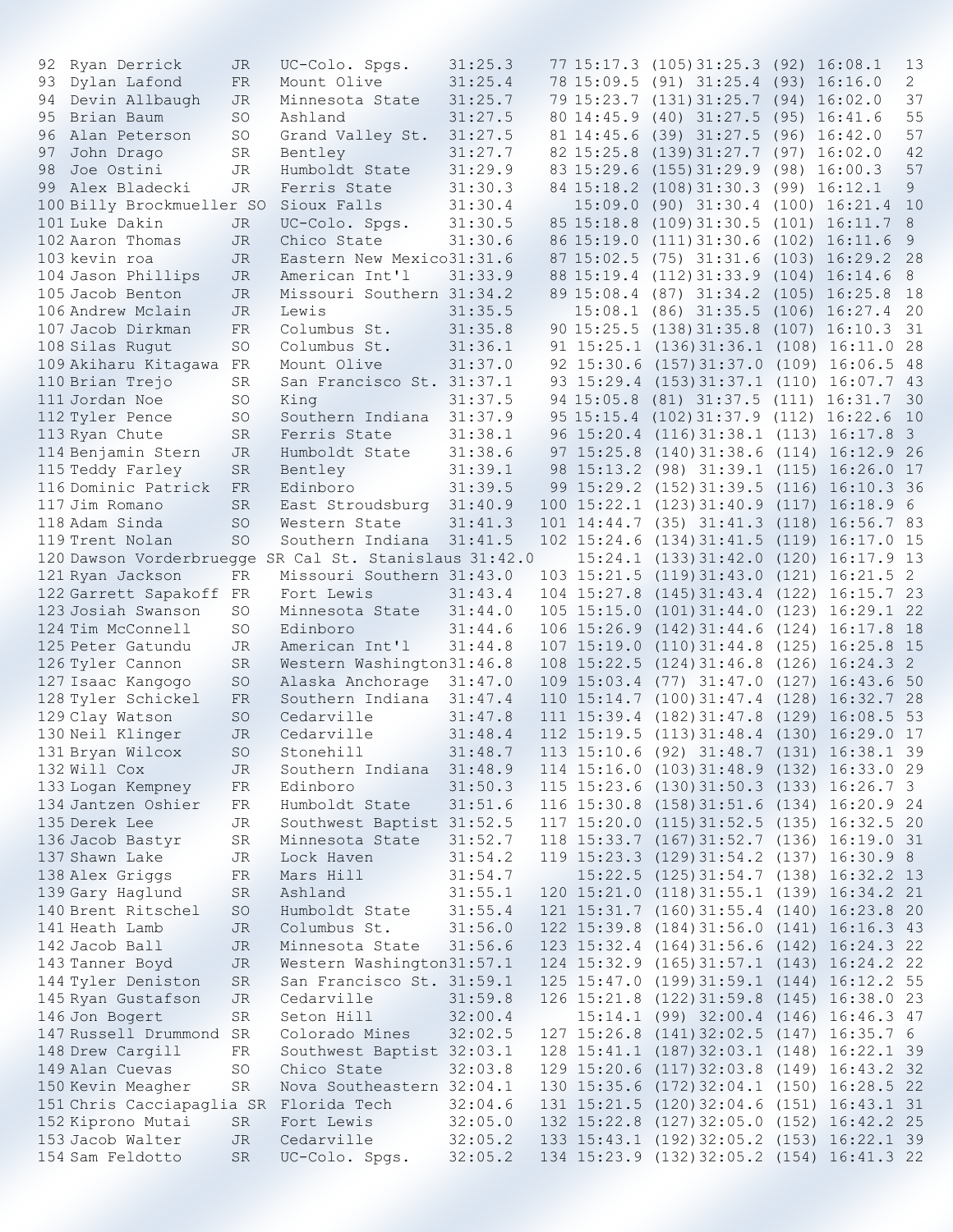| 155 Chip Jackson                                    | JR        | Western Washington32:05.2    |         |             | 135 15:27.9 (146) 32:05.2 (155) 16:37.3 9  |       |                        |                 |
|-----------------------------------------------------|-----------|------------------------------|---------|-------------|--------------------------------------------|-------|------------------------|-----------------|
| 156 Dante Dorsey                                    | <b>SR</b> | Alabama-Huntsville32:05.8    |         |             | 136 15:32.3 (163) 32:05.8 (156) 16:33.6 7  |       |                        |                 |
| 157 Dylan Mountain                                  | FR        | Lock Haven                   | 32:05.9 |             | 137 15:29.4 (154) 32:05.9 (157) 16:36.6 3  |       |                        |                 |
| 158 Carl Dunne                                      | FR        | Saint Leo                    | 32:06.2 | 15:38.8     | $(178)$ 32:06.2 $(158)$ 16:27.4 20         |       |                        |                 |
| 159 Sean Maguire                                    | SR        | Bentley                      | 32:06.2 | 138 15:28.6 | $(149)32:06.2$ $(159)$ $16:37.6$ 10        |       |                        |                 |
| 160 Jimmy Mohrbacher JR                             |           | Fort Lewis                   | 32:07.9 |             | 139 15:35.7 (173) 32:07.9 (160) 16:32.2 13 |       |                        |                 |
| 161 Clay Meyer                                      | SO        | Southern Indiana             | 32:08.9 | 140 15:17.6 | $(107)$ 32:08.9 $(161)$ 16:51.3 54         |       |                        |                 |
|                                                     |           |                              |         |             |                                            |       |                        |                 |
| 162 David Silversmith JR                            |           | Ferris State                 | 32:10.3 | 141 15:27.2 | $(144)$ 32:10.3 $(162)$ 16:43.2 18         |       |                        |                 |
| 163 Amr Aldeen                                      | SR        | East Stroudsburg             | 32:11.7 | 142 15:29.0 | $(151)$ 32:11.7 $(163)$ 16:42.7 12         |       |                        |                 |
| 164 Matt Winfrey                                    | <b>SO</b> | UC-Colo. Spgs.               | 32:12.0 | 143 15:48.7 | (205)32:12.0                               |       | $(164)$ $16:23.3$ $41$ |                 |
| 165 Ryan Woods                                      | <b>JR</b> | San Francisco St. 32:12.6    |         | 144 15:34.3 | (168)32:12.6                               |       | $(165)$ 16:38.4 3      |                 |
| 166 Kyle Johnson                                    | <b>SR</b> | Western Washington32:15.1    |         | 145 15:30.0 | $(156)$ 32:15.1 $(166)$ 16:45.2 10         |       |                        |                 |
| 167 Jeremy Antivo                                   | <b>SO</b> | American Int'l               | 32:17.1 | 146 15:35.4 | $(171)$ 32:17.1 $(167)$ 16:41.7 4          |       |                        |                 |
| 168 Ryan McFall                                     | <b>SO</b> | Columbus St.                 | 32:18.4 |             | 147 15:49.2 (208) 32:18.4                  |       | $(168)$ $16:29.2$ 40   |                 |
| 169 Logan Smith                                     | FR.       | San Francisco St. 32:19.9    |         | 148 15:49.6 | $(209)$ 32:19.9 $(169)$ 16:30.3 40         |       |                        |                 |
| 170 Josh Inman                                      | JR        | Southwest Baptist 32:21.7    |         | 149 15:44.3 | $(193)$ 32:21.7 $(170)$ 16:37.4 23         |       |                        |                 |
| 171 Myles Scarano                                   | <b>SO</b> | Alabama-Huntsville32:21.7    |         | 150 15:38.4 | $(177)$ 32:21.7 $(171)$ 16:43.3 6          |       |                        |                 |
| 172 Ismael Samano                                   | <b>SR</b> | New Mexico Highlands 32:21.9 |         | 15:13.1     | $(97)$ 32:21.9                             |       | $(172)$ 17:08.8 75     |                 |
| 173 David Boiywo                                    | JR        | Florida Tech                 | 32:22.6 | 151 15:39.2 | (181)32:22.6                               |       | $(173)$ 16:43.4 8      |                 |
| 174 Eric Scheiber                                   | SO        | Southern Indiana             | 32:22.9 |             | 152 15:39.1 (180) 32:22.9 (174)            |       | 16:43.96               |                 |
|                                                     |           |                              |         |             |                                            |       |                        |                 |
| 175 Joey Brenner                                    | SO        | Fort Lewis                   | 32:23.1 | 153 15:48.0 | $(202)$ 32:23.1 $(175)$ 16:35.1 27         |       |                        |                 |
| 176 Sean Hanlon                                     | <b>SR</b> | Stonehill                    | 32:24.5 |             | 154 15:33.7 (166) 32:24.5                  |       | $(176)$ 16:50.8        | 10              |
| 177 Colton Wooldridge SO                            |           | Missouri Southern 32:24.5    |         | 155 15:28.3 | (148)32:24.5                               |       | $(177)$ 16:56.2 29     |                 |
| 178 Stephen Bowers                                  | JR.       | Columbus St.                 | 32:25.0 |             | 156 15:46.7 (198) 32:25.0                  |       | $(178)$ 16:38.4 20     |                 |
| 179 Michael Garraway                                | <b>SR</b> | Lock Haven                   | 32:25.8 | 157 32:25.8 | 32:25.8<br>(0)                             | (179) |                        |                 |
| 180 Ronnie Sturgill                                 | <b>SR</b> | Mount Olive                  | 32:28.9 | 158 15:38.9 | (179)32:28.9                               |       | $(180)$ 16:50.0 1      |                 |
| 181 Chris Schneider                                 | <b>SO</b> | East Stroudsburg             | 32:31.6 | 159 15:40.4 | (185)32:31.6                               |       | $(181)$ $16:51.2$ 4    |                 |
| 182 Matt Wiehe                                      | <b>SO</b> | Ashland                      | 32:32.8 | 160 15:50.7 | (213)32:32.8                               |       | $(182)$ $16:42.2$ 31   |                 |
| 183 David Urista                                    | <b>SR</b> | San Francisco St. 32:33.7    |         | 161 15:48.8 | $(207)$ 32:33.7 $(183)$ 16:45.0            |       |                        | 24              |
| 184 Zerrick Vriseno                                 | JR        | Eastern New Mexico32:34.5    |         |             | 162 15:32.1 (162) 32:34.5                  |       | $(184)$ 17:02.5        | 22              |
| 185 Craig Robinson                                  | SR        | Bentley                      | 32:35.0 |             | 163 15:35.1 (170) 32:35.0                  |       | $(185)$ 17:00.0        | 15              |
| 186 Tabor Reedy                                     | SO        | Western Washington32:35.8    |         | 164 15:39.6 | (183)32:35.8                               |       | $(186)$ 16:56.2        | $\mathbf{3}$    |
| 187 Dickson Kurgat                                  | SO.       | King                         | 32:36.5 |             | 165 15:25.4 (137) 32:36.5                  |       | $(187)$ $17:11.1$      | 50              |
|                                                     |           |                              |         |             |                                            |       |                        |                 |
| 188 Spencer Gerber                                  | <b>SO</b> | Ferris State                 | 32:36.5 |             | 166 15:32.0 (161) 32:36.5                  |       | $(188)$ 17:04.6        | 27              |
| 189 Dominik Notz                                    | FR        | Alaska Anchorage             | 32:40.9 |             | 167 15:27.2 (143) 32:40.9                  |       | $(189)$ $17:13.7$      | 46              |
| 190 Ethan Penny                                     | <b>SR</b> | Stonehill                    | 32:42.0 |             | 168 15:37.6 (176) 32:42.0                  |       | $(190)$ 17:04.5        | 14              |
| 191 Patrick Lueras                                  | <b>SR</b> | Eastern New Mexico32:43.9    |         |             | 169 15:34.7 (169) 32:43.9                  |       | $(191)$ 17:09.2        | 22              |
| 192 Jordan Smith                                    | <b>SO</b> | King                         | 32:45.1 |             | 170 15:49.9 (210) 32:45.1 (192) 16:55.2    |       |                        | 18              |
| 193 joseph metcalf                                  | <b>SR</b> | Eastern New Mexico32:45.3    |         |             | 171 16:07.7 (229) 32:45.3 (193) 16:37.6    |       |                        | 36              |
| 194 Ernesto Rodriguez SR                            |           | San Francisco St. 32:46.1    |         |             | 172 15:45.7 (196) 32:46.1 (194) 17:00.4 2  |       |                        |                 |
| 195 Luke Karamitros                                 | SO.       | Southwest Baptist 32:46.1    |         |             | 173 15:31.1 (159) 32:46.1 (195) 17:15.0 36 |       |                        |                 |
| 196 Dylan Peterson                                  | JR        | Western Washington32:47.1    |         |             | 174 15:45.5 (195) 32:47.1 (196) 17:01.6 1  |       |                        |                 |
| 197 Mike Munoz                                      | FR        | Mount Olive                  | 32:47.1 |             | 175 15:50.4 (212) 32:47.1 (197) 16:56.7 15 |       |                        |                 |
| 198 Rob Dextradeur                                  | SR        | Bentley                      | 32:47.2 |             | 176 15:36.3 (174) 32:47.2 (198) 17:11.0 24 |       |                        |                 |
| 199 Daniel Gordon                                   | SO        | Stonehill                    | 32:48.2 |             | 177 15:28.8 (150) 32:48.2 (199) 17:19.4 49 |       |                        |                 |
| 200 Tyler Cleveland                                 | JR.       | Humboldt State               | 32:48.6 |             | 178 15:42.0 (190) 32:48.6 (200) 17:06.6 10 |       |                        |                 |
| 201 Paul Cina                                       | JR        | Stonehill                    | 32:48.7 |             | 179 15:37.2 (175) 32:48.7 (201) 17:11.6 26 |       |                        |                 |
|                                                     |           |                              |         |             |                                            |       |                        |                 |
| 202 Long Tran                                       | FR        | Nova Southeastern 32:49.3    |         |             | 180 15:46.6 (197) 32:49.3 (202) 17:02.7 5  |       |                        |                 |
| 203 Daniel Zawalich                                 | SO.       | Stonehill                    | 32:52.4 |             | 181 15:40.7 (186) 32:52.4 (203) 17:11.8    |       |                        | 17              |
| 204 Xavier Uranga                                   | JR        | Humboldt State               | 32:53.3 |             | 182 15:41.6 (189) 32:53.3 (204) 17:11.7 15 |       |                        |                 |
| 205 Andrew Henderson SR                             |           | Columbus St.                 | 32:58.9 |             | 183 15:55.2 (218) 32:58.9 (205) 17:03.8    |       |                        | 13              |
| 206 Erasmo Ordonez                                  | JR        | Mount Olive 33:01.2          |         |             | 184 15:44.3 (194) 33:01.2 (206) 17:17.0    |       |                        | 12              |
| 207 Matthew Stocker                                 | SO.       | Minnesota State              | 33:02.0 |             | 185 16:01.4 (225) 33:02.0 (207) 17:00.6    |       |                        | 18              |
| 208 Timo Kilp                                       | JR.       | Nova Southeastern 33:03.2    |         |             | 186 15:52.3 (215) 33:03.2 (208) 17:10.9 7  |       |                        |                 |
| 209 Drew Windle                                     | <b>SO</b> | Ashland                      | 33:04.7 |             | 187 15:53.0 (216) 33:04.7 (209) 17:11.8    |       |                        | $7\phantom{.0}$ |
| 210 Stephen Greco                                   | FR        | Mount Olive                  | 33:04.9 |             | 188 15:41.1 (188) 33:04.9 (210) 17:23.8 22 |       |                        |                 |
| 211 Derek Laue                                      | JR        | Fort Lewis                   | 33:05.0 |             | 189 16:08.9 (231) 33:05.0 (211) 16:56.1 20 |       |                        |                 |
| 212 Steve Ruch                                      | <b>SO</b> | East Stroudsburg 33:06.8     |         |             | 190 16:01.0 (224) 33:06.8 (212) 17:05.8    |       |                        | 12              |
| 213 Kenneth Richardson FR Alabama-Huntsville33:06.8 |           |                              |         |             | 191 15:51.2 (214) 33:06.8 (213) 17:15.7 1  |       |                        |                 |
|                                                     |           |                              |         |             |                                            |       |                        |                 |
| 214 Trevor Merhege                                  | <b>SO</b> | Eastern New Mexico33:08.3    |         |             | 192 15:48.8 (206) 33:08.3 (214) 17:19.6 8  |       |                        |                 |
| 215 Stephen Leonard                                 | JR        | Stonehill                    | 33:09.0 |             | 193 15:42.9 (191) 33:09.0 (215) 17:26.1 24 |       |                        |                 |
| 216 Michael Thielman JR                             |           | Edinboro                     | 33:09.4 |             | 194 15:48.3 (204) 33:09.4 (216) 17:21.2 12 |       |                        |                 |
| 217 Garrett Eklof                                   | <b>SR</b> | Minnesota State 33:09.4      |         |             | 195 15:24.8 (135) 33:09.4 (217) 17:44.6 82 |       |                        |                 |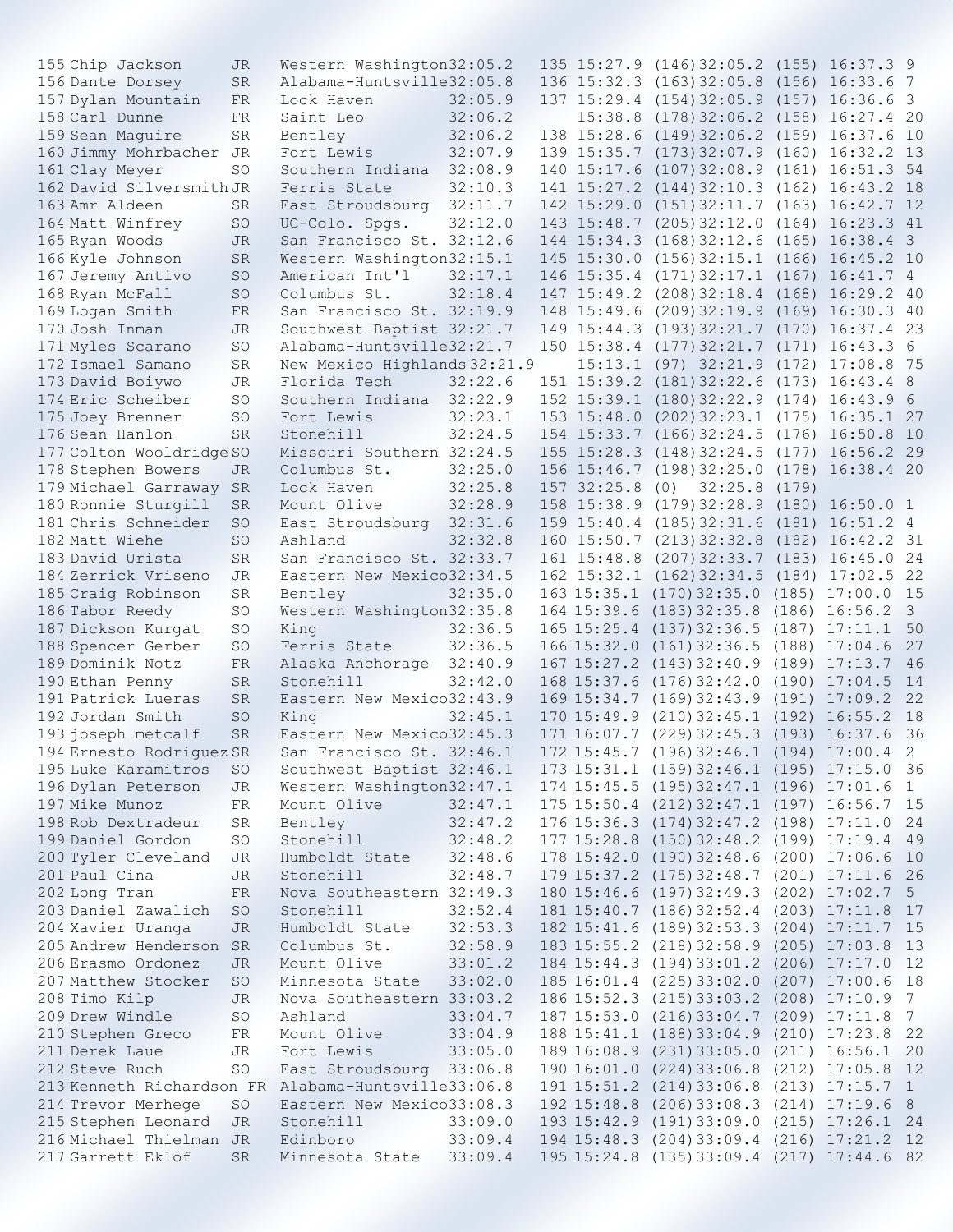| 218 Justin Mcmaster  | <sub>SO</sub>   | Florida Tech              | 33:10.3 |                 | 196 16:08.5 (230) 33:10.3 (218) 17:01.8 12 |       |                    |                |
|----------------------|-----------------|---------------------------|---------|-----------------|--------------------------------------------|-------|--------------------|----------------|
| 219 Tyler Hileman    | <b>JR</b>       | Lock Haven                | 33:10.8 | 197 15:47.8     | (201)33:10.8                               |       | $(219)$ $17:23.1$  | 18             |
| 220 Karlton Mitchell | <b>JR</b>       | Morehouse                 | 33:17.3 | 15:47.1         | (200)33:17.3                               |       | $(220)$ 17:30.2 20 |                |
| 221 Chris Ott        | SO              | East Stroudsburg 33:17.8  |         | 198 15:55.0     | (217)33:17.8                               | (221) | 17:22.9            | $\overline{4}$ |
| 222 Garrett Watts    | <b>FR</b>       | Kina                      | 33:21.9 | 199 16:00.6     | $(223)$ 33:21.9                            | (222) | 17:21.3            | $\overline{1}$ |
| 223 Nathan Reeves    | <b>SO</b>       | Columbus St.              | 33:24.7 | 200 16:07.3     | (228)33:24.7                               |       | $(223)$ 17:17.5    | - 5            |
| 224 Ezekiel Zauner   | SO              | Florida Tech              | 33:26.6 | 201 16:10.0     | $(232)$ 33:26.6                            |       | $(224)$ 17:16.6    | 8              |
| 225 Taylor Buzzard   | FR              | Alabama-Huntsville33:27.6 |         | 202 15:56.4     | (219)33:27.6                               |       | $(225)$ 17:31.2 6  |                |
| 226 Brent Swiney     | <b>FR</b>       | King                      | 33:27.8 | 203 16:00.6     | $(222)$ 33:27.8                            |       | $(226)$ 17:27.3 4  |                |
| 227 Conor Higgins    | <b>JR</b>       | Bentley                   | 33:29.7 | $204$ 15:59.6   | $(220)$ 33:29.7                            |       | $(227)$ 17:30.2    | 7              |
| 228 Omar Hernandez   | <b>SR</b>       | Nova Southeastern 33:36.1 |         | $205$ $15:50.1$ | $(211)$ 33:36.1                            | (228) | 17:46.0            | 17             |
| 229 Jeff Wilson      | <b>SO</b>       | Alabama-Huntsville33:37.2 |         | 206 16:05.8     | $(227)$ 33:37.2                            |       | $(229)$ 17:31.4    | $\sqrt{2}$     |
| 230 Nick Niggemann   | <b>JR</b>       | Missouri Southern 33:39.3 |         | 20716:11.4      | (235)33:39.3                               |       | $(230)$ $17:27.9$  | - 5            |
| 231 Curtis Johnson   | <b>JR</b>       | American Int'l            | 33:43.1 | 208 16:10.3     | $(233)$ 33:43.1                            | (231) | 17:32.8            | -2             |
| 232 Taylor Dix       | <b>JR</b>       | King                      | 33:54.7 |                 | 209 16:11.2 (234) 33:54.7                  |       | $(232)$ 17:43.6    | -2             |
| 233 Blaise Binns     | SO.             | Alabama-Huntsville33:58.8 |         | 210 16:00.5     | $(221)$ 33:58.8                            | (233) | $17:58.4$ 12       |                |
| 234 Novian Middleton | <b>FR</b>       | Morehouse                 | 33:59.0 | 16:01.7         | $(226)$ 33:59.0                            | (234) | 17:57.3            | - 8            |
| 235 Michael Nemeth   | <b>SR</b>       | Lock Haven                | 34:05.0 | 211 16:12.7     | (236)34:05.0                               | (235) | 17:52.3            | $\overline{1}$ |
| 236 Alex Kilman      | JR.             | Fort Lewis                | 34:16.6 | 212 16:31.2     | (240)34:16.6                               |       | $(236)$ 17:45.5    | $\overline{4}$ |
| 237 Jordan Halleib   | FR              | Florida Tech              | 34:25.1 | 213 16:28.6     | (239)34:25.1                               | (237) | 17:56.5            | $\overline{2}$ |
| 238 Jordan Brown     | FR              | Nova Southeastern 34:36.8 |         | 214 16:19.0     | (238)34:36.8                               |       | $(238)$ $18:17.8$  | $\bigcirc$     |
| 239 Ross Russell     | <b>SR</b>       | Florida Tech              | 34:50.1 | 215 16:42.0     | $(242)$ 34:50.1                            |       | $(239)$ 18:08.1 3  |                |
| 240 Joey Bemowski    | JR.             | Alabama-Huntsville34:58.1 |         | 216 16:31.7     | $(241)$ 34:58.1                            |       | $(240)$ 18:26.4    | $\overline{1}$ |
| 241 Nico Crecco      | <b>SR</b>       | Nova Southeastern 35:27.0 |         | 217 16:57.9     | (245)35:27.0                               |       | $(241)$ 18:29.1    | $\frac{4}{3}$  |
| 242 Jamar Davis      | <b>JR</b>       | Mount Olive               | 35:35.2 | 218 16:15.2     | (237)35:35.2                               | (242) | 19:20.0            | - 5            |
| 243 Spencer Pageau   | <b>FR</b>       | Grand Valley St. 35:51.4  |         | 219 16:47.2     | (243)35:51.4                               |       | $(243)$ 19:04.3    | $\bigcirc$     |
| 244 Sam Powell       | <b>FR</b>       | Bentley                   | 35:55.2 | 220 16:54.8     | $(244)$ 35:55.2                            | (244) | 19:00.5            | $\bigcirc$     |
| 245 Nicholas Hogan   | SO <sub>2</sub> | Nova Southeastern 37:05.5 |         |                 | 221 17:21.5 (246) 37:05.5 (245) 19:44.0    |       |                    | $\overline{1}$ |
|                      |                 |                           |         |                 |                                            |       |                    |                |

## TEAM SCORE

|                | <b>Place</b><br><b>Team</b> | <b>Total</b> | Avg. Time | 1               | $\mathbf 2$ | 3              | 4   | $\ddot{\bullet}$ | 6     | $\overline{\mathbf{7}}$ |
|----------------|-----------------------------|--------------|-----------|-----------------|-------------|----------------|-----|------------------|-------|-------------------------|
| 1              | Adams State                 | 34           | 29:29.4   | $\overline{2}$  | 3           | $\overline{4}$ | 11  | 14               | (23)  | (26)                    |
| $\overline{2}$ | Colorado Mines              | 102          | 30:03.8   | 8               | 18          | 20             | 27  | 29               | (64)  | (127)                   |
| 3              | Alaska Anchorage            | 148          | 30:11.3   | $\mathbf 1$     | 13          | 21             | 54  | 59               | (109) | (167)                   |
| 4              | Augustana (S.D.)            | 182          | 30:28.0   | 9               | 22          | 46             | 52  | 53               | (55)  | (76)                    |
| 5              | Chico State                 | 183          | 30:30.9   | 12              | 25          | 41             | 48  | 57               | (86)  | (129)                   |
| 6              | Western State               | 194          | 30:33.3   | 15              | 33          | 35             | 51  | 60               | (101) |                         |
| 7              | Grand Valley St.            | 222          | 30:38.7   | 16              | 28          | 44             | 65  | 69               | (81)  | (219)                   |
| 8              | Missouri Southern           | 308          | 31:01.7   | 37              | 39          | 40             | 89  | 103              | (155) | (207)                   |
| 9              | Edinboro                    | 325          | 31:04.0   | 17              | 47          | 56             | 99  | 106              | (115) | (194)                   |
| 9              | Ashland                     | 325          | 31:04.8   | 32              | 43          | 50             | 80  | 120              | (160) | (187)                   |
|                | 11<br>UC-Colo. Spgs.        | 340          | 31:10.8   | 49              | 62          | 67             | 77  | 85               | (134) | (143)                   |
|                | 12<br>American Int'l        | 357          | 30:54.7   | 6               | 10          | 88             | 107 | 146              | (208) |                         |
|                | 13<br>Ferris State          | 370          | 31:16.9   | 45              | 71          | 74             | 84  | 96               | (141) | (166)                   |
|                | 14<br>Southwest Baptist     | 377          | 31:10.5   | 24              | 42          | 66             | 117 | 128              | (149) | (173)                   |
|                | 15<br>Cedarville            | 390          | 31:15.4   | 34              | 61          | 72             | 111 | 112              | (126) | (133)                   |
|                | 16<br>Humboldt State        | 448          | 31:27.7   | 31              | 83          | 97             | 116 | 121              | (178) | (182)                   |
|                | 17<br>Southern Indiana      | 479          | 31:34.8   | 58              | 95          | 102            | 110 | 114              | (140) | (152)                   |
|                | 18<br>Eastern New Mexico    | 493          | 31:28.3   | $7\overline{ }$ | 68          | 87             | 162 | 169              | (171) | (192)                   |
|                | 18<br>Lock Haven            | 493          | 31:25.1   | 5               | 75          | 119            | 137 | 157              | (197) | (211)                   |
|                | 20<br>Minnesota State       | 498          | 31:38.9   | 73              | 79          | 105            | 118 | 123              | (185) | (195)                   |
|                | 21<br>Western Washington    | 542          | 31:41.0   | 30              | 108         | 124            | 135 | 145              | (164) | (174)                   |
|                | 22<br>San Francisco St.     | 548          | 31:45.1   | 38              | 93          | 125            | 144 | 148              | (161) | (172)                   |
|                | 23<br>Fort Lewis            | 598          | 31:53.7   | 70              | 104         | 132            | 139 | 153              | (189) | (212)                   |
|                | 24<br>Columbus St.          | 606          | 31:58.3   | 90              | 91          | 122            | 147 | 156              | (183) | (200)                   |
|                | 25<br>East Stroudsburg      | 610          | 31:55.8   | 19              | 100         | 142            | 159 | 190              | (198) |                         |
|                | 26<br>Bentley               | 657          | 32:07.0   | 82              | 98          | 138            | 163 | 176              | (204) | (220)                   |
|                |                             |              |           |                 |             |                |     |                  |       |                         |